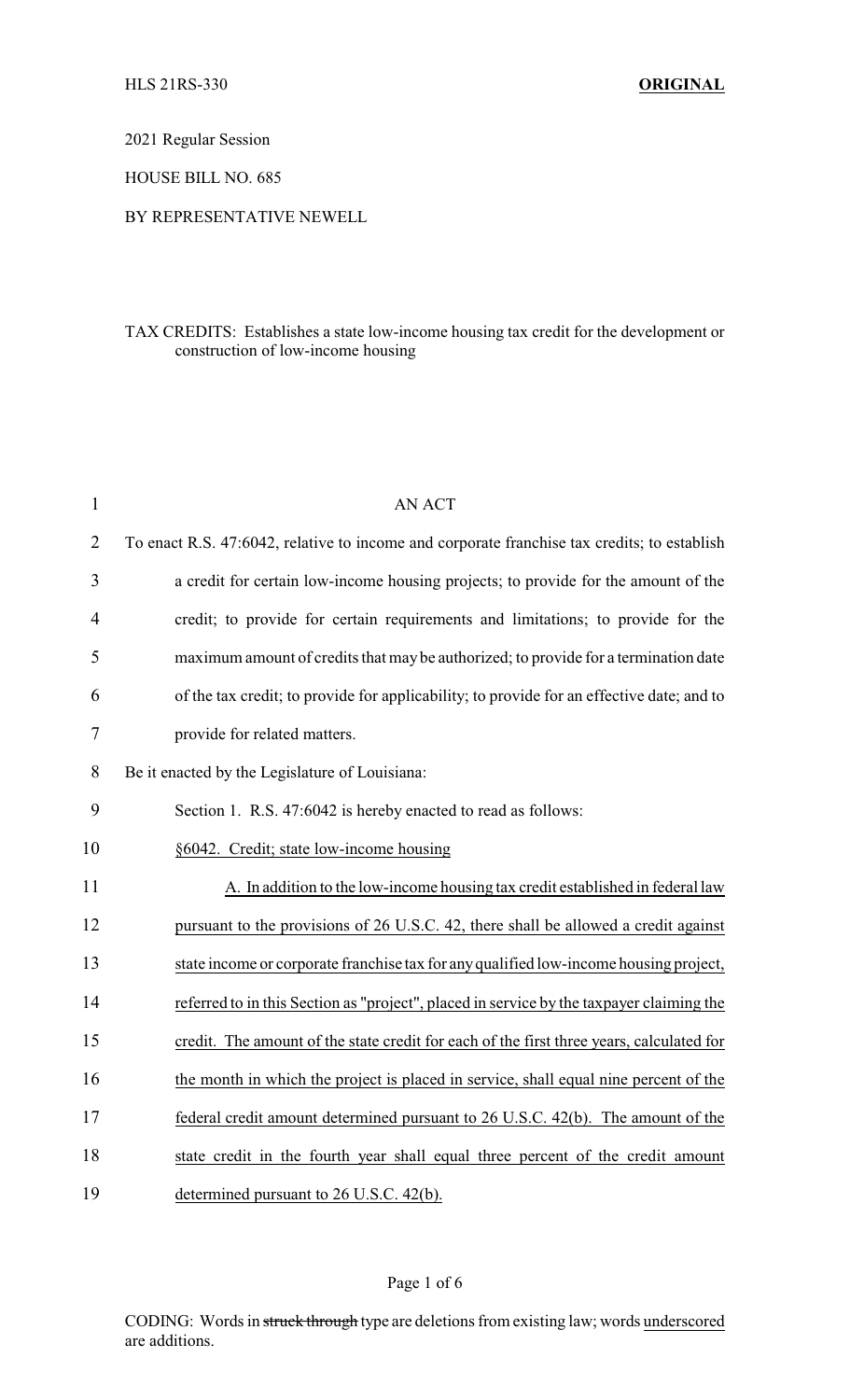| $\mathbf{1}$   | $B(1)$ In order to qualify for the credit established pursuant to the provisions        |  |  |
|----------------|-----------------------------------------------------------------------------------------|--|--|
| $\overline{2}$ | of this Section, the project shall meet all of the following requirements:              |  |  |
| 3              | (a) It shall be located in an enterprise zone.                                          |  |  |
| $\overline{4}$ | It shall include the material participation of a qualified non-profit<br>(b)            |  |  |
| 5              | organization in the development and operation of the project throughout the             |  |  |
| 6              | compliance period and extended use period.                                              |  |  |
| 7              | It shall include the education and training of the residents of the<br>(c)              |  |  |
| 8              | low-income units for job opportunities identified by local workforce development        |  |  |
| 9              | boards.                                                                                 |  |  |
| 10             | (d) It shall include tenants in the management and operation of the project             |  |  |
| 11             | through a limited equity housing cooperative which is contractually entitled to         |  |  |
| 12             | acquire the project at the end of the compliance period at the minimum purchase         |  |  |
| 13             | price as defined in 26 U.S.C. 42.                                                       |  |  |
| 14             | (e) It shall have been allocated a credit for federal income tax purposes or            |  |  |
| 15             | it shall have qualified for a credit pursuant to 26 U.S.C. 42.                          |  |  |
| 16             | Notwithstanding the provisions of 26 U.S.C. $42(i)(1)$ , in order to qualify<br>(2)     |  |  |
| 17             | for the tax credits authorized pursuant to the provisions of this Section, the taxpayer |  |  |
| 18             | applying for the credit shall maintain units in the project as low-income units subject |  |  |
| 19             | to the set-aside and rent requirements required by 26 U.S.C. 42 for thirty consecutive  |  |  |
| 20             | taxable years beginning with the first taxable year the taxpayer receives the credit.   |  |  |
| 21             | C(1)<br>The total amount of credits certified by the Louisiana Housing                  |  |  |
| 22             | Corporation, referred to in this Section as "corporation", and granted by the           |  |  |
| 23             | Department of Revenue to be claimed on an income or corporate franchise tax return      |  |  |
| 24             | pursuant to the provisions of this Section shall not exceed one million dollars per     |  |  |
| 25             | calendar year. The granting of credits shall be on a first-come, first-served basis. If |  |  |
| 26             | the total amount of credits claimed in any particular calendar year exceeds the         |  |  |
| 27             | amount of tax credits authorized for that year, the excess shall be treated as having   |  |  |
| 28             | been applied for on the first day of the subsequent year. All requests received on the  |  |  |
| 29             | same business day shall be treated as received at the same time, and if the aggregate   |  |  |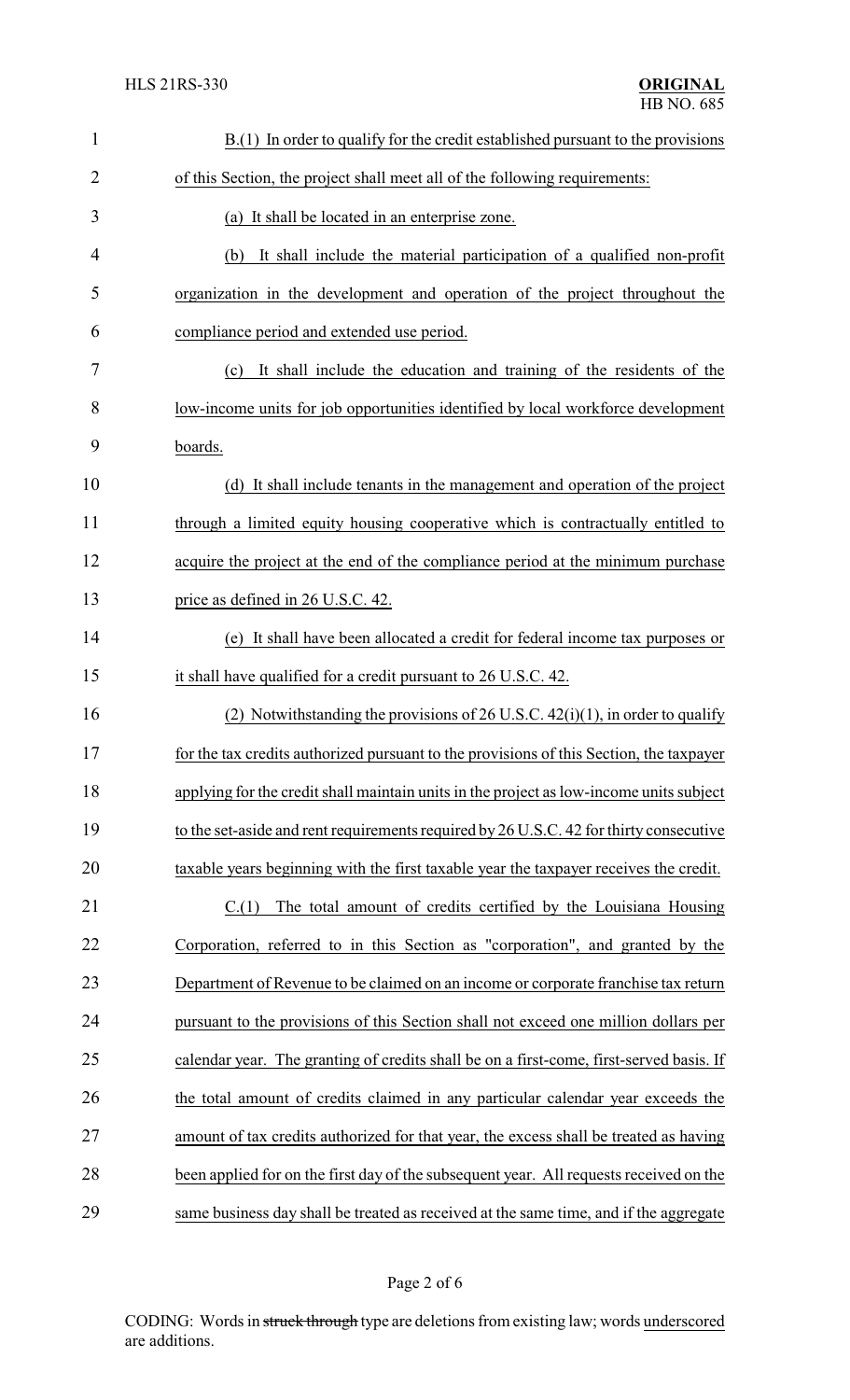| $\mathbf{1}$ | amount of the requests received on a single business day exceeds the total amount       |  |  |  |
|--------------|-----------------------------------------------------------------------------------------|--|--|--|
| 2            | of available tax credits, tax credits shall be approved on a pro rata basis.            |  |  |  |
| 3            | (2) If the amount of the credit granted pursuant to the provisions of this              |  |  |  |
| 4            | Section exceeds the amount of the taxpayer's tax liability for that year, the excess    |  |  |  |
| 5            | credit amounts may be carried forward as a credit against subsequent Louisiana          |  |  |  |
| 6            | income or franchise tax liability for a period not to exceed five years.                |  |  |  |
| 7            | The taxpayer applying for the credit authorized pursuant to the<br>D(1)                 |  |  |  |
| 8            | provisions of this Section shall submit an application to the executive director of the |  |  |  |
| 9            | corporation on a form prescribed by the executive director. The executive director      |  |  |  |
| 10           | shall review the application to determine whether the applicant meets all of the        |  |  |  |
| 11           | requirements of Subsection B of this Section and consider the factors provided in       |  |  |  |
| 12           | Paragraph (2) of this Subsection. If the executive director certifies the application,  |  |  |  |
| 13           | the executive director shall enter into a written agreement with the taxpayer applying  |  |  |  |
| 14           | for the tax credit which shall include the following:                                   |  |  |  |
| 15           | (a) A term which shall not exceed thirty consecutive taxable years.                     |  |  |  |
| 16           | A requirement that the agreement be filed in the official records of the<br>(b)         |  |  |  |
| 17           | parish in which the project is located.                                                 |  |  |  |
| 18           | (c) A provision that the agreement shall be deemed a contract enforceable               |  |  |  |
| 19           | by tenants and third-party beneficiaries of the agreement.                              |  |  |  |
| 20           | (d) A requirement that the taxpayer provide the corporation, or its designee,           |  |  |  |
| 21           | with advance notice if the taxpayer intends to reduce the number of low-income          |  |  |  |
| 22           | units.                                                                                  |  |  |  |
| 23           | (e) A requirement that the taxpayer notify the corporation, or its designee,            |  |  |  |
| 24           | if there is a determination by the Internal Revenue Service that the project is not in  |  |  |  |
| 25           | compliance with $26$ U.S.C. $42(g)$ .                                                   |  |  |  |
| 26           | A requirement that the taxpayer, as security for the performance of the<br>(f)          |  |  |  |
| 27           | taxpayer's obligations under the agreement, assign the taxpayer's interest in rents it  |  |  |  |
| 28           | receives from the project, provided that until there is a default under the agreement,  |  |  |  |
| 29           | the corporation is entitled to collect and retain the rents.                            |  |  |  |

# Page 3 of 6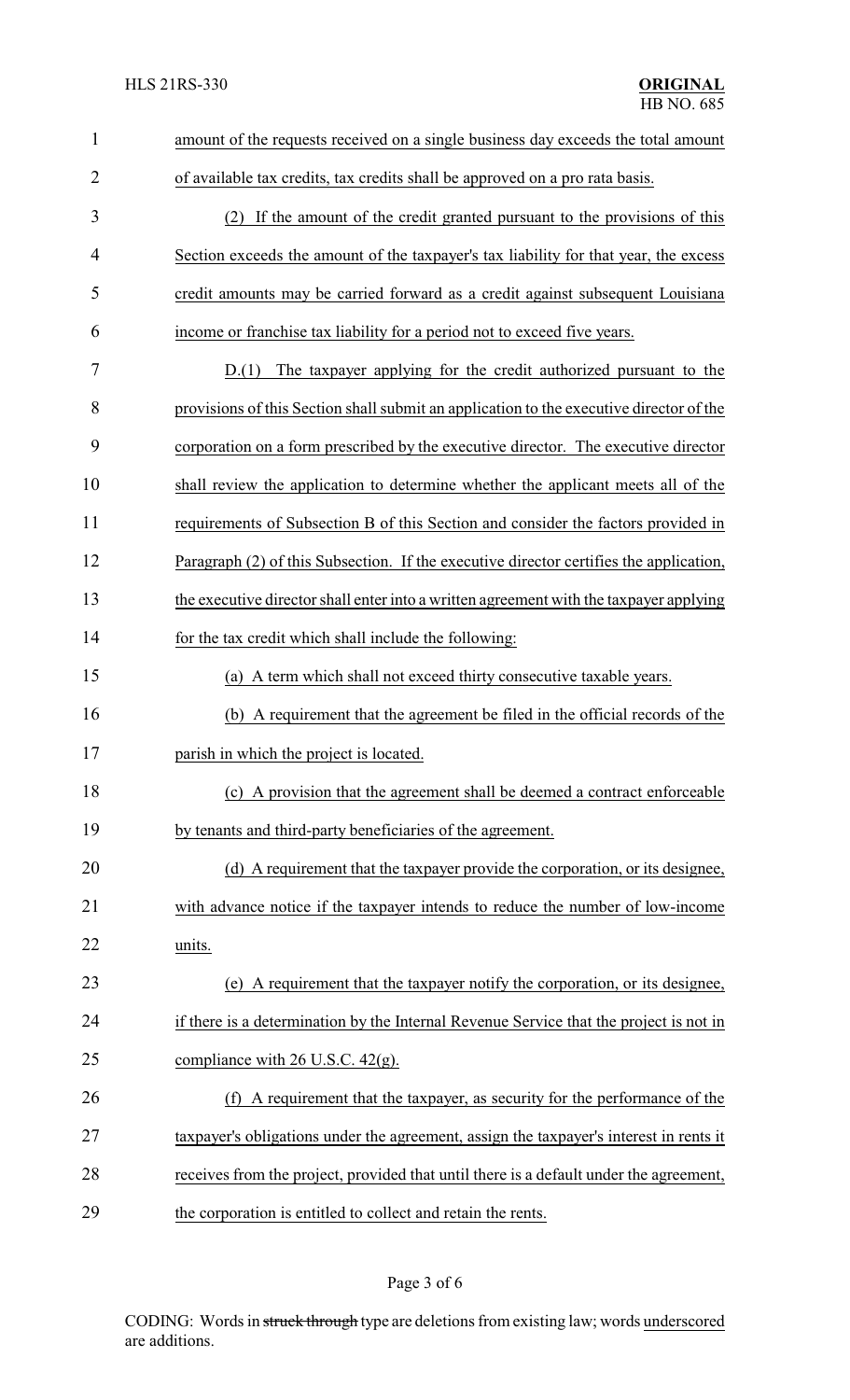| $\mathbf{1}$   | (2) In determining the certification of tax credits, the executive director shall        |
|----------------|------------------------------------------------------------------------------------------|
| $\overline{2}$ | consider the following factors:                                                          |
| 3              | (a) Projects that have received government financing or mortgage assistance.             |
| $\overline{4}$ | (b) Projects that commit to providing low-income units for a longer period               |
| 5              | than the compliance period provided pursuant to this Section.                            |
| 6              | (c) Projects that commit to charging less rent for low-income units than the             |
| 7              | rent requirements provided in 26 U.S.C. $42(g)(2)$ .                                     |
| 8              | (d) Projects targeted to groups identified as having special needs, including            |
| 9              | projects that ensure that rural areas receive a proportionate share of tax credits for   |
| 10             | housing.                                                                                 |
| 11             | (3) After the executive director certifies that the applicant meets all of the           |
| 12             | requirements of Subsection B of this Section, the executive director shall notify the    |
| 13             | secretary of the Department of Revenue in writing within thirty days of certifying an    |
| 14             | application and shall certify the amount of tax credit authorized pursuant to the        |
| 15             | provisions of this Section to which the taxpayer is entitled for each year in the credit |
| 16             | period. When claiming the tax credit on a tax return, the taxpayer shall provide         |
| 17             | proof of the certification to any return upon which a tax credit is claimed under this   |
| 18             | Section.                                                                                 |
| 19             | E. Tax credits granted pursuant to the provisions of this Section but later              |
| 20             | disallowed in whole or in part may be recovered by the secretary of the Department       |
| 21             | of Revenue from the taxpayer applicant through any collection remedy authorized          |
| 22             | by R.S. 47:1561 that is initiated within three years from December thirty-first of the   |
| 23             | year in which the credit was originally granted. The only interest that may be           |
| 24             | assessed and collected on recovered credits is interest at the rate of three percentage  |
| 25             | points above the rate provided for in R.S. $9:3500(B)(1)$ which shall be computed        |
| 26             | from the original due date of the return on which the disallowed credit was taken.       |
| 27             | No credit shall be certified by the corporation or granted by the<br>F.                  |
| 28             | Department of Revenue after December 31, 2027.                                           |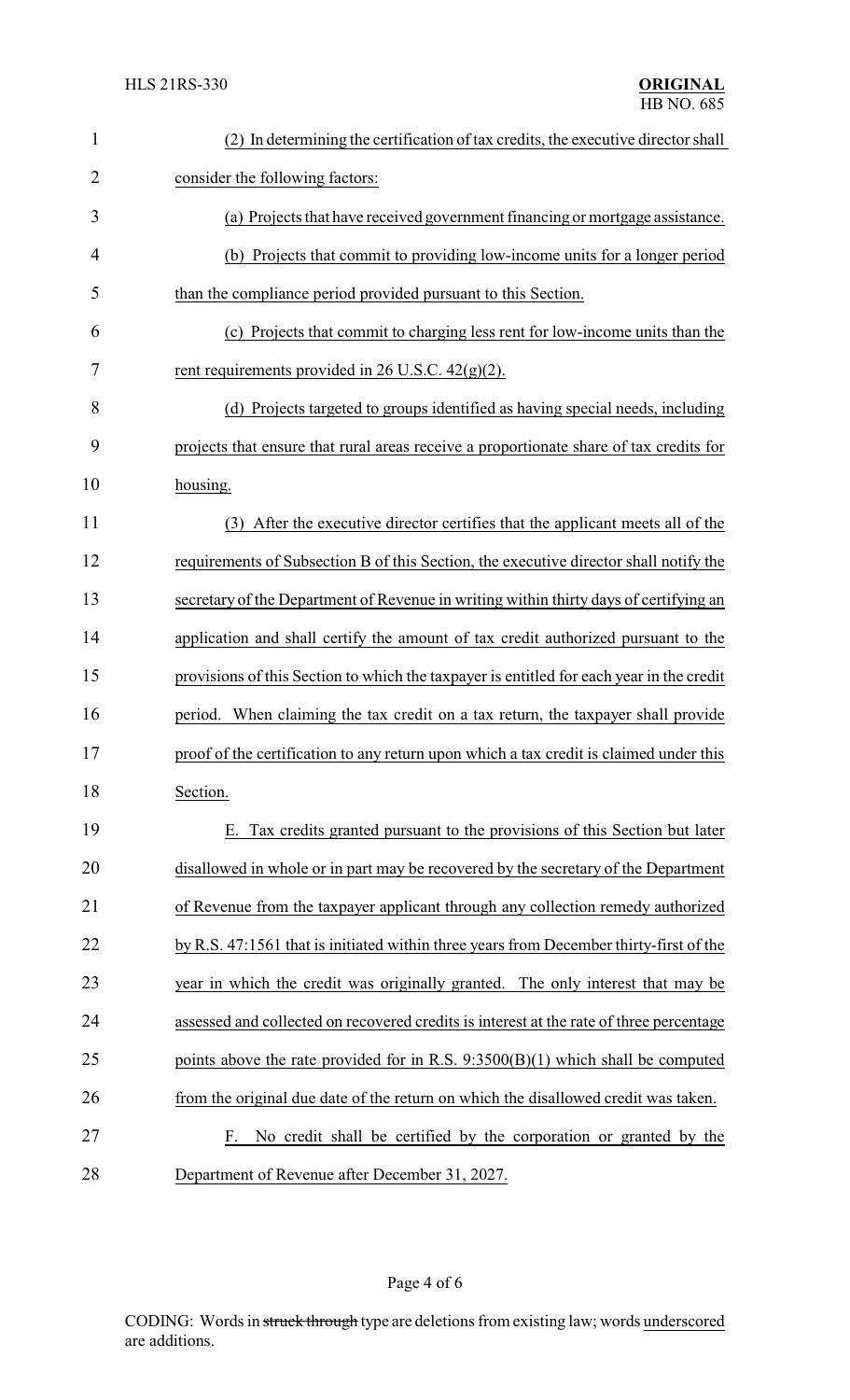- 1 Section 2. The provisions of this Act shall be applicable to tax years beginning on
- 2 or after January 1, 2022.
- 

3 Section 3. This Act shall become effective on January 1, 2022.

### **DIGEST**

The digest printed below was prepared by House Legislative Services. It constitutes no part of the legislative instrument. The keyword, one-liner, abstract, and digest do not constitute part of the law or proof or indicia of legislative intent. [R.S. 1:13(B) and 24:177(E)]

| HB 685 Original | 2021 Regular Session | Newell |
|-----------------|----------------------|--------|
|                 |                      |        |

**Abstract:** Establishes an income or corporate franchise tax credit for any qualified low-income housing project placed in service by the taxpayer claiming the credit.

Proposed law authorizes the establishment of an income or corporate franchise tax credit for any qualified low-income housing project (project) placed in service by the taxpayer claiming the credit. The state credit shall be in addition to the tax credit authorized pursuant to present federal law (26 U.S.C. 42). The amount of the state credit for each of the first three years, calculated for the month in which the project is placed in service, shall equal 9% of the amount of the federal credit. The amount of the credit in the fourth year shall equal 3% of the amount of the federal credit.

Proposed law requires a project to meet the following in order to qualify for the credit:

- (1) Be located in an enterprise zone.
- (2) Include participation of a qualified non-profit organization in the development and operation of the project throughout the compliance period and extended use period.
- (3) Include the education and training of the residents of the low-income units for job opportunities identified by local workforce development boards.
- (4) Include tenants in the management and operation of the project through a limited equity housing cooperative which is contractually entitled to acquire the project at the end of the compliance period at the minimum purchase price as defined in federal law.
- (5) Be allocated or qualified for a credit for federal income tax purposes.

Proposed law requires the taxpayer applying for the credit to maintain units in the project as low-income units subject to the set-aside and rent requirements required under federal law for 30 consecutive taxable years beginning with the first taxable year the taxpayer receives the credit.

Proposed law limits the total amount of credits certified by the La. Housing Corporation (corporation) and granted by the Dept. of Revenue (DOR) to be claimed on an income or franchise tax return to \$1M per calendar year. Requires the granting of credits to be on a first-come, first-served basis and if the total amount of credits claimed in a year exceeds the amount of tax credits authorized for that year, the excess shall be treated as having been applied for on the first day of the subsequent year. Requests received on the same business day shall be treated as received at the same time, and if the aggregate amount of the requests received on a single business day exceeds the total amount of available tax credits, tax credits shall be approved on a pro rata basis.

### Page 5 of 6